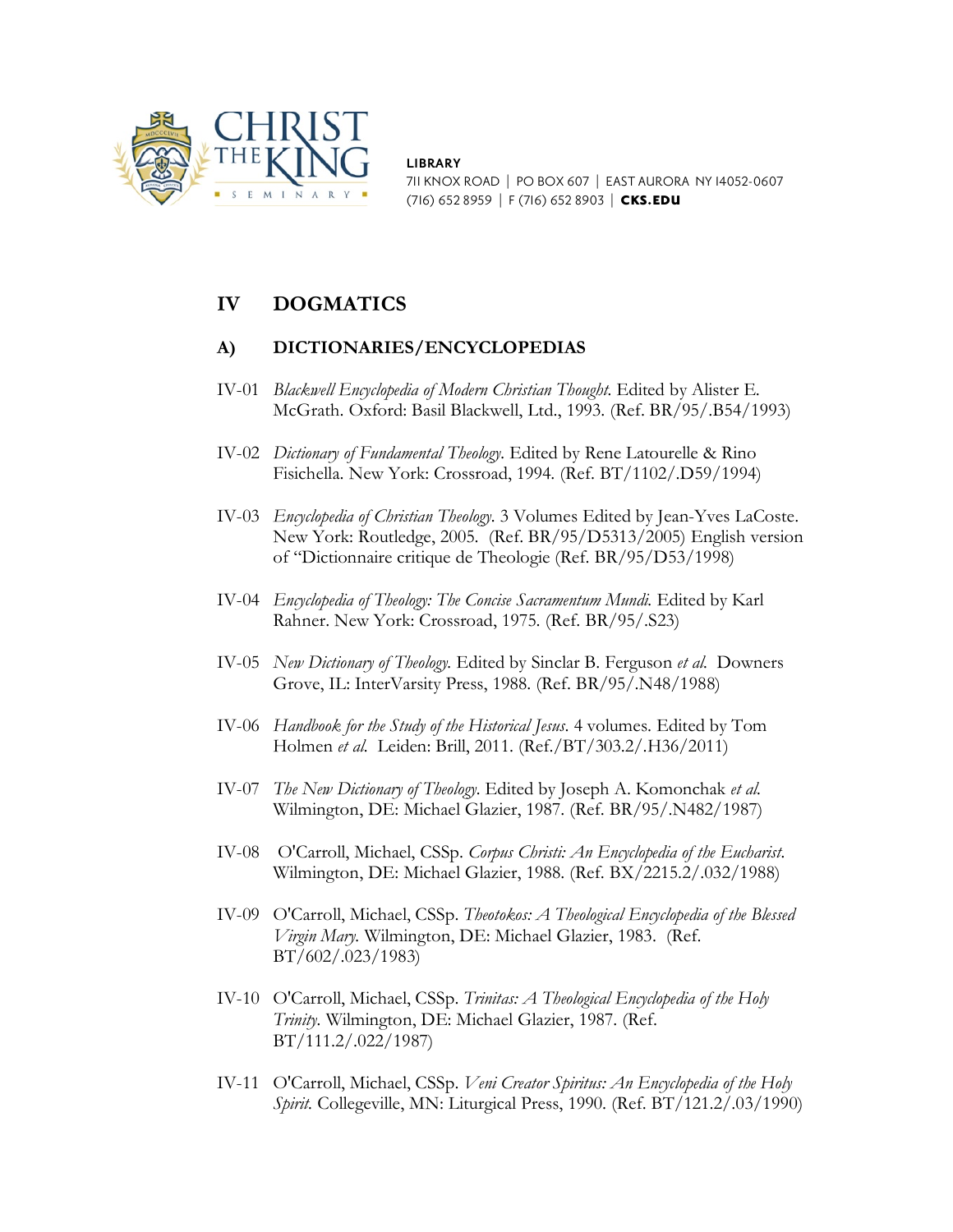- IV-12 O'Carroll, Michael, CSSp. *Verbum Caro: An Encyclopedia on Jesus, the Christ.*  Collegeville, MN: Liturgical Press, 1992. (Ref. BT/I99/.025/1992)
- IV-13 ODonnell, Christopher, 0 Carm. *Ecclesia: A Theological Encyclopedia of the Church.* Collegeville, MN: Liturgical Press, 1996. (Ref. BX/841/.036/1996)
- IV-14 Rahner, Karl & Herbert Vorgrimler. *Dictionary of Theology.* 2nd edition. NewYork: Crossroad, 1981. (Ref. BR/95/.R313/1981)
- IV-15 *Sacramentum Mundi: An Encyclopedia of Theology.* 6 volumes. Edited by Karl Rahner *et al.* New York: Herder & Herder, 1968-70. (Ref. BR/95/. S22)
- IV-16 *Westminster Dictionary of Christian Theology.* Edited by Alan Richardson & John Bowden. Philadelphia, P A: Westminster Press, 1983. (Ref. BR/95/. W494/1983)

## **B) COLLECTIONS & COMMENTARIES**

- IV-17 *The Christian Faith in the Doctrinal Documents of the Catholic Church.* 7th Revised edition. Edited by J*.* Neuner & J*.* Dupuis. Staten Island, NY: Alba House, 1996 (Ref. BX/1747.5/.N413/1996 & 2001)
- IV-18 *Commentary on the Documents of Vatican II.* 5 volumes. Edited by Herbert Vorgrimler. New York: Herder & Herder, 1967-69. (Ref. BQV/12/1962/.A3V67)
- IV-19 *Decrees of the Ecumenical Councils.* 2 volumes. Edited by Norman P. Tanner, SJ. Washington, DC: Georgetown University Press, 1990. (Ref. BQV/11/.D42/1990)
- IV-20 *Enchiridion symbolorum. definitionum et declarationum de rebus fidei et morum.* 37th edition. Edited by H. Denziger & P. Hunermann. Freiburg im Breisgau: Herder Verlag, 1991. (Ref. BX/1749/.D46/1991)

### **C) JOURNALS**

IV-21 *Kerygma und Dogma.* Volumes 1--, 1955--.

### **D) WEBSITES**

- IV-22 *Catechism of the Catholic Church –* [http://www.vatican.va/archive/ENG0015/\\_INDEX.HTM](http://www.vatican.va/archive/ENG0015/_INDEX.HTM)
- IV-23 *Internet Theology Resources –* [http://www.users.csbsju.edu/~eknuth/itr/](http://www.users.csbsju.edu/%7Eeknuth/itr/)
- IV-24 *Documents of Vatican II –*